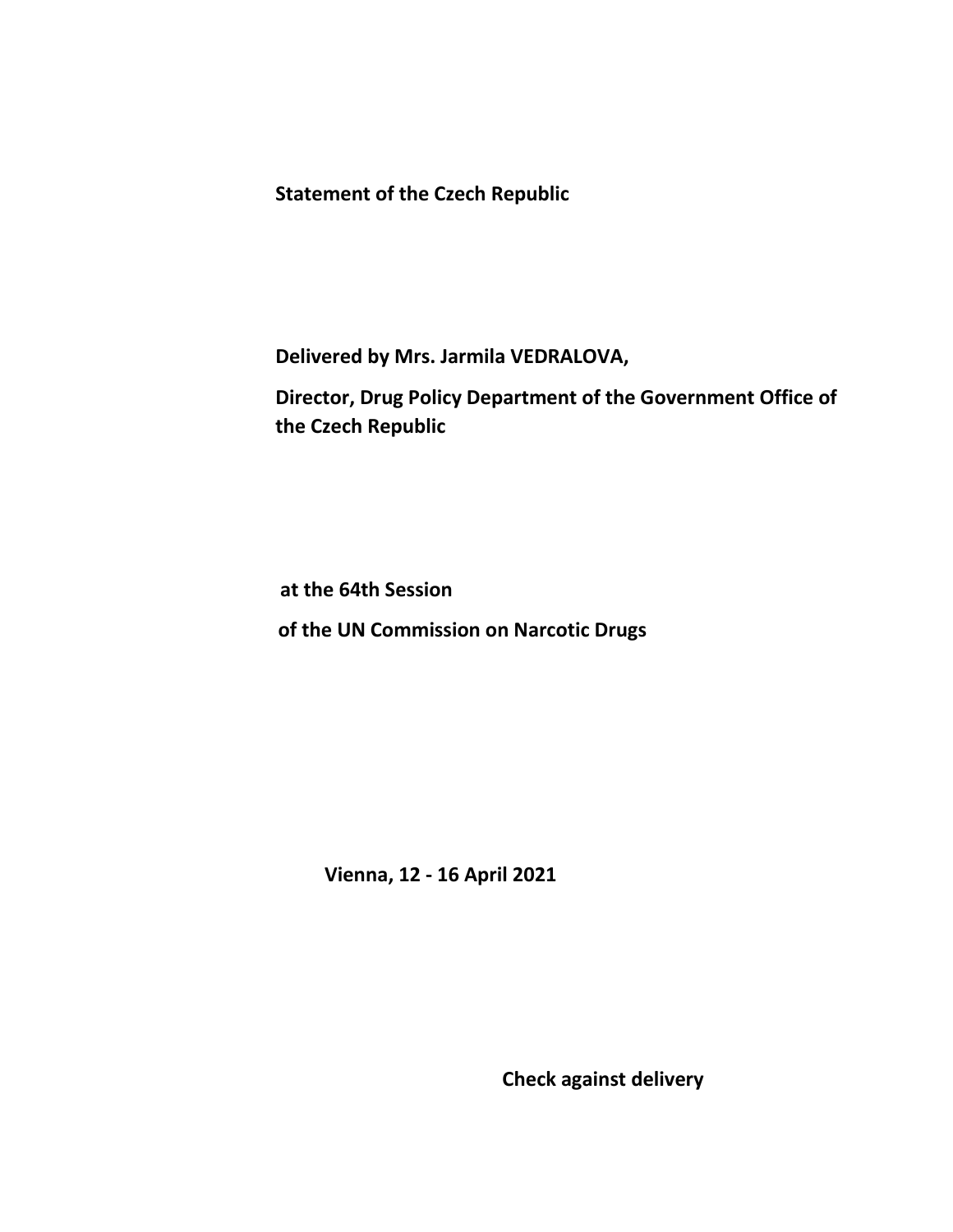## **Thank you, Mrs. Chairperson,**

Excellences, Ladies and Gentlemen,

- 1. First of all, I would like to thank the Secretariat of the UNODC for their hard work in preparing the 64<sup>th</sup> session of the Commission on Narcotic Drugs in a new hybrid format, that give us the opportunity to share our ideas and state of play of drug policies in countries, regions and in the world.
- 2. Dear excellences, dear delegates. Last year has been strongly affected by the COVID-19 pandemic that has brought dramatic changes to our lives, including many losses, and many of us have had to change the way we go about our daily lives. The pandemic has resulted in negative consequences for different public health aspects and for the world drug situation in general as well. Let me take this opportunity to thank all those directly facing the pandemic, including the providers and all the staff of addictology services. These services responded very quickly and were able to adapt the provided interventions, such as prevention, harm reduction, treatment, rehabilitation, recovery and social reintegration, to the situation through an innovative approach.
- 3. The COVID-19 pandemic has also affected our common efforts to bridge the gaps and address the persistent and emerging trends and challenges in responses to the world drug situation. Therefore, we need to reaffirm our joint commitment to international cooperation and multilateralism to achieve the progress and accelerate the implementation of international drug policy commitments through an integrated, balanced, evidence-based and comprehensive approach.
- 4. Although drug policy and the situation in different regions and countries are evolving, we need to closely cooperate in order to achieve effective responses and interventions in addressing the world drug situation; from the implementation of preventive measures, the promotion of reducing drug-related harms and other demand reduction interventions such as treatment, rehabilitation and reintegration to the stabilization of the mental health and social situation of people affected by addictive behaviour. In order to develop a healthy lifestyle and prevent the substance use and addictive behavior among children and youth, special attention needs to be paid to these groups. We also believe that our responsibility is to create the conditions to support the availability of and access to services, programs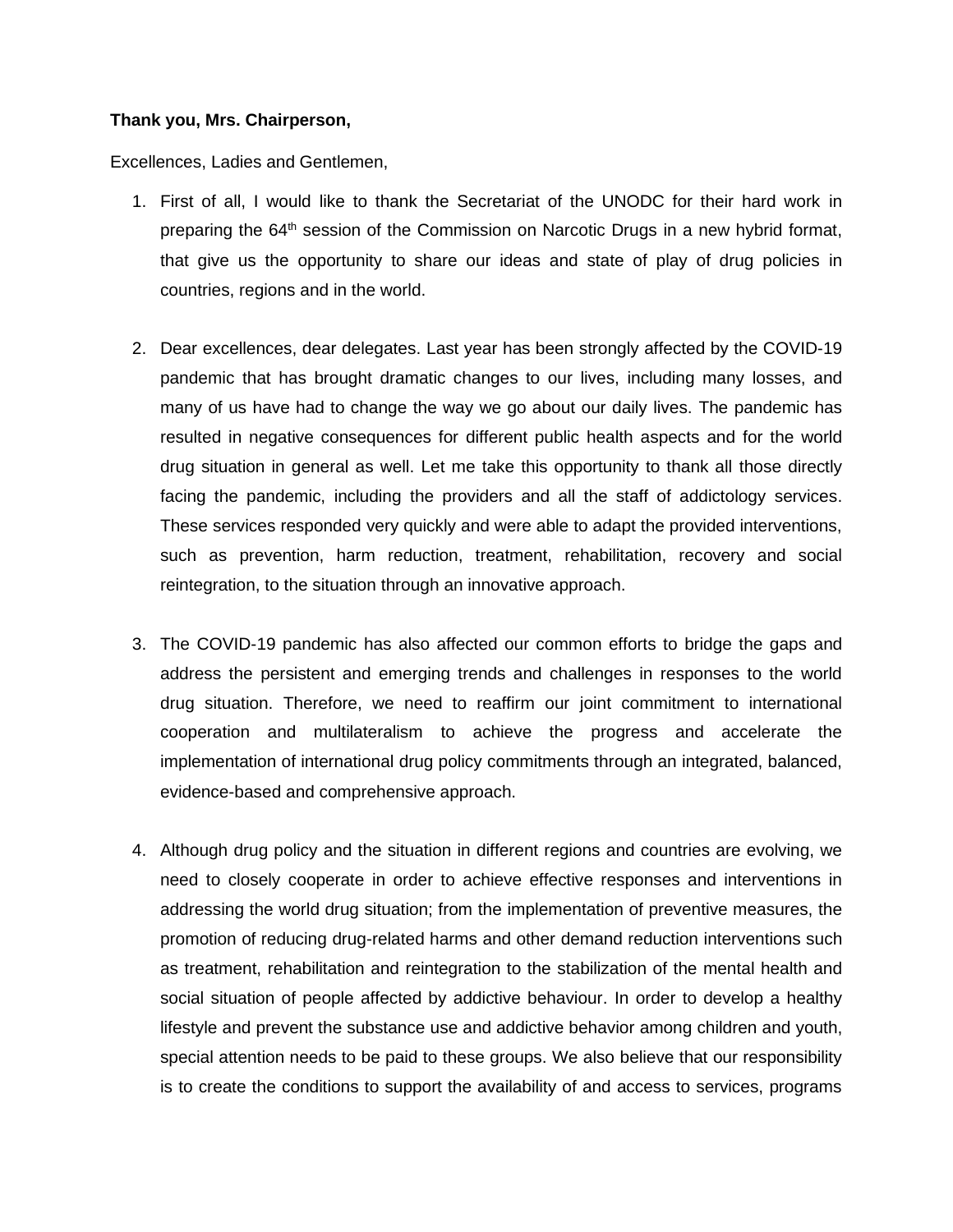and interventions. It is necessary to invest in the protection of society through demand reduction and harm reduction programs, as well as addressing the drug trafficking and other forms of organized crime as pillars of drug policy.

- 5. Regarding the production and trafficking of illicit substances, the Czech Republic is actively involved in the EU Policy Cycle, especially in activities to reduce the production of synthetic drugs and new psychoactive substances in the EU and to dismantle organized crime groups involved in their production, trafficking and distribution. The Czech Republic is the leader of the two-year EU project aiming at the dismantling of illegal drug methamphetamine laboratories in the EU and any criminal activities overlapping the supply of drug precursors and other active chemical substances for the production of methamphetamine and other synthetic drugs. The Czech Republic also closely cooperates in the preparation of the following EU Policy Cycle for the period 2022-2025.
- 6. At this time, we see new threats and challenges that drug policy has to face and how drug markets and drug trafficking have been able to adapt to the new situation caused by the COVID-19 pandemic. We are facing the advent of new technologies, online drug sales and trafficking methods and innovative ways of producing illicit substances. We are also concerned about the emergence of precursors, pre-precursors and other chemicals used to drug production that are still highly available.
- 7. The increase in health-related harms among people who use drugs is also caused by disproportionate drug control policies and stigmatization accompanied by exclusion from preventive and other programs. Therefore, all policies, programs and interventions must take into account human rights and support the proportionate sentencing for drug-related offenses.
- 8. Reaffirming our joint commitment to international cooperation and multilateralism, we welcome the UN system common position on drug-related matters and work of the Task Team which confirms effective cooperation through the different but complementary roles of UN agencies and aims to support the development and implementation of policies that put people, health and human rights at the center. We also emphasize the important role of the scientific community and non-governmental organizations in their efforts to cooperate in addressing the world drug situation.